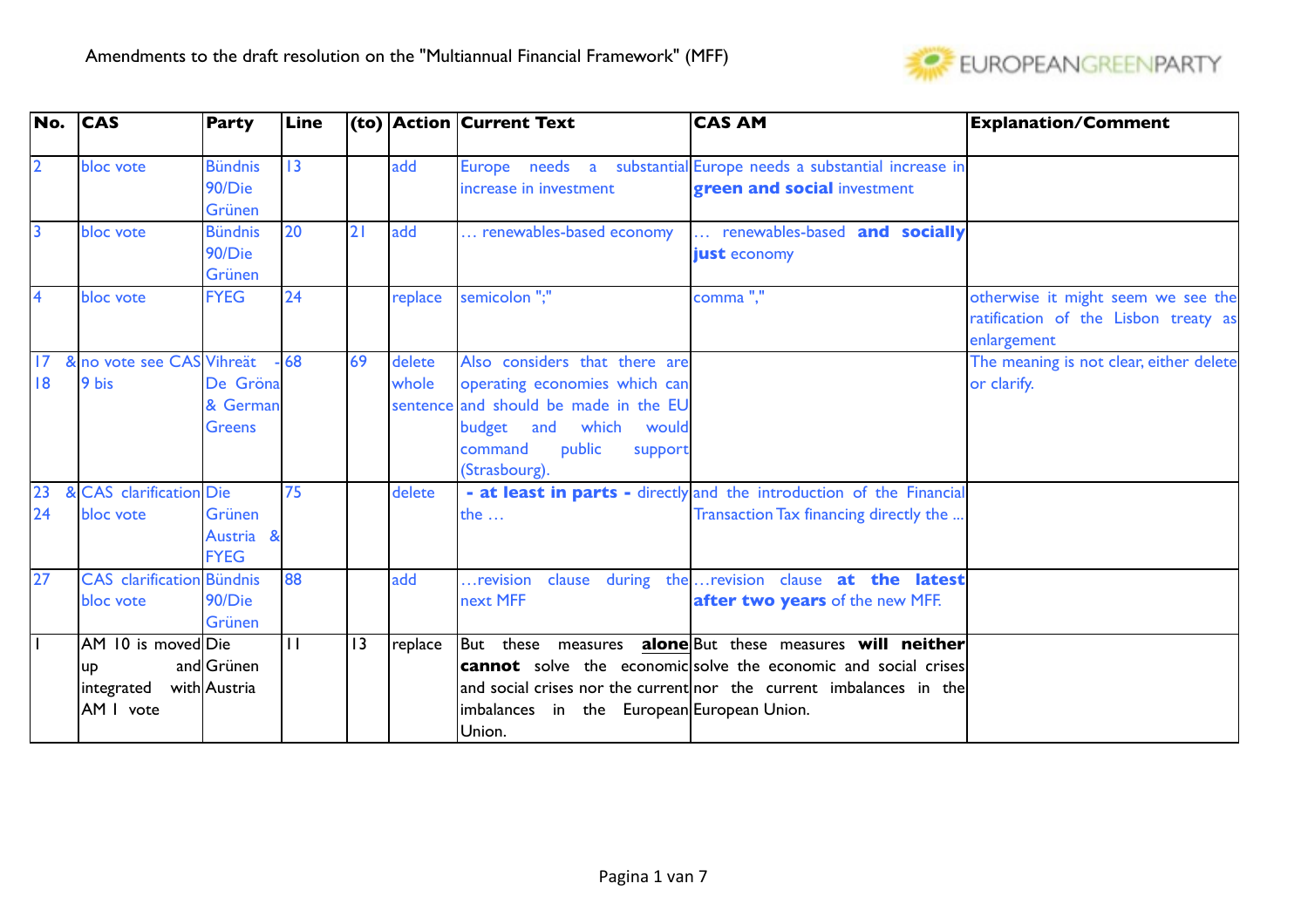

| <b>CAS</b>     | bisvote                                                            | Die<br>Grünen,<br> Austria         | 3  | add<br>d AM 10 | reworde Union                                                    | add after in the European As this response to the crisis<br>has worsened the economic<br>and social situation and led<br>into<br><b>Europe</b><br>recession,<br>further tightening of austerity<br>measures<br>planned<br>as<br>is<br>through binding "Treaties on<br>Competitiveness" has to be<br>strictly refused.                                       |                                                                                                                                                                                                                                                                                                                                                                                                                                                                                                                                                                                                                                                                                                                                                                                                             |
|----------------|--------------------------------------------------------------------|------------------------------------|----|----------------|------------------------------------------------------------------|-------------------------------------------------------------------------------------------------------------------------------------------------------------------------------------------------------------------------------------------------------------------------------------------------------------------------------------------------------------|-------------------------------------------------------------------------------------------------------------------------------------------------------------------------------------------------------------------------------------------------------------------------------------------------------------------------------------------------------------------------------------------------------------------------------------------------------------------------------------------------------------------------------------------------------------------------------------------------------------------------------------------------------------------------------------------------------------------------------------------------------------------------------------------------------------|
| 5              | vote                                                               | <b>FYEG</b>                        | 25 | replace        | , and the economic, social and "In<br>the EU citizens requiring" | meantime<br>the<br>$ $ ecological crisis impacted heavily $ $ economic crisis hit EU citizens $ $ <sup>crises seems more suitable when talking about<math> </math></sup><br>hard, particularly youth, while system - then we need to tackle all these<br>$ $ pressure to tackle ecological $ $ crises.<br>problems<br>has<br><b>increased</b> , requiring " | the The emphasis of multiple dimensions of the<br>a general transformation of our economic<br>further But when talking about the MFF, the particular<br>impact of each crisis, but also the measures to<br>tackle them differ might differ. FYEG thinks in<br>this case the economic (and social) crisis<br>makes people suffer from unemployment etc.<br>while the ecological crisis still doesn't really<br>affect the European citizens. Also on the<br>solution-side its more about investments in<br>the future (energy efficiency etc.) and not (as<br>with unemployment) measures that need to<br>help (youth) now.<br>Further we added the youth point, bc the<br>economic crisis hit youth particularly hard<br>(while the ecological crisis might hit them<br>particularly hard at a later point) |
| $\overline{6}$ | vote for<br>clarification (fair<br>return/exchange<br>of benefits) | Bündnis<br>90/Die<br><b>Grünen</b> | 31 | 32<br>delete   | 'juste-retour" based                                             | negotiation                                                                                                                                                                                                                                                                                                                                                 | $\ldots$ during a 26-hour long horse-trading $\mathsf{Not}$ clear what it means for "normal"<br>reader                                                                                                                                                                                                                                                                                                                                                                                                                                                                                                                                                                                                                                                                                                      |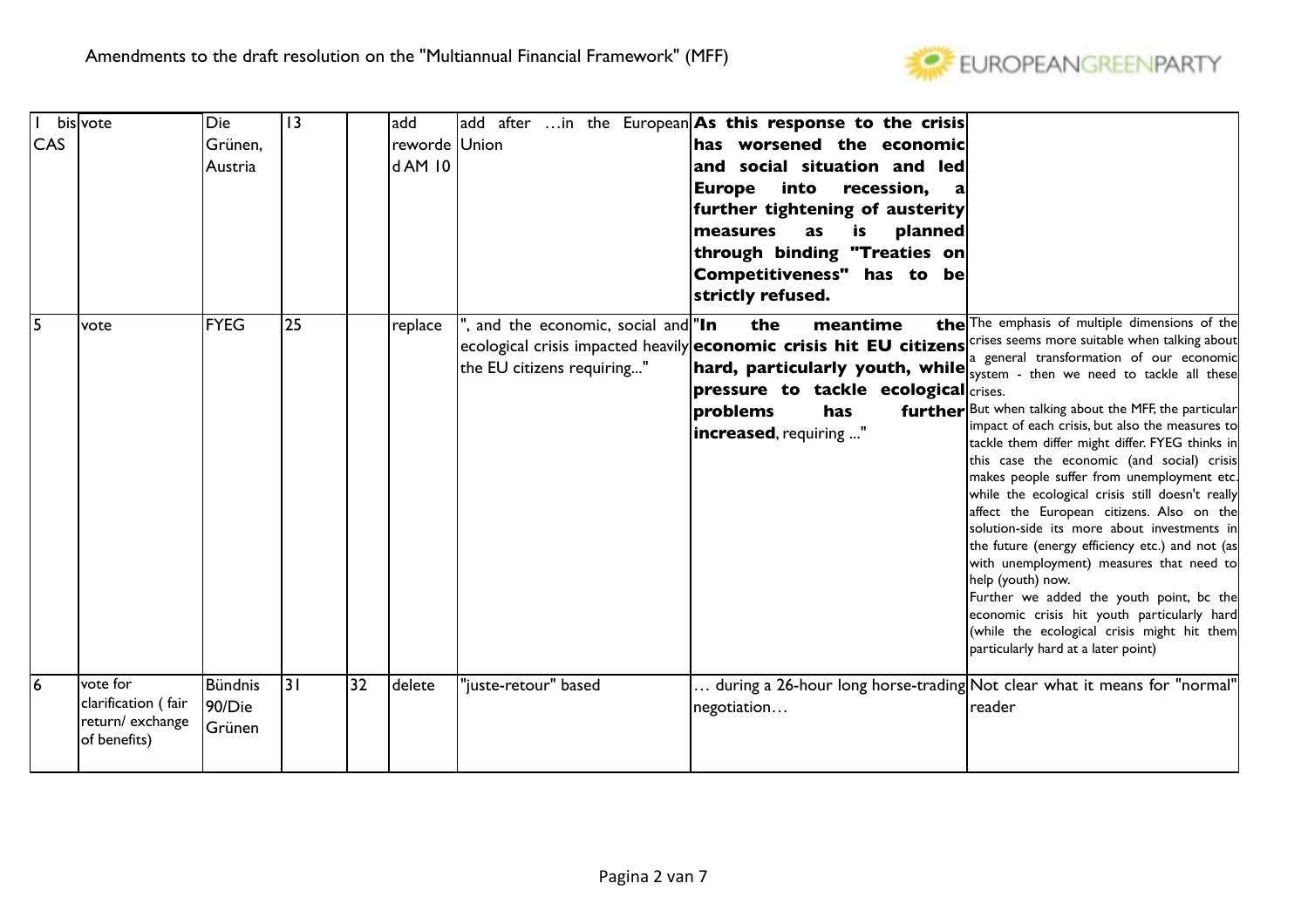

|               | lvote              | <b>FYEG</b>           | 36 | Add     |           |                           |  | Agriculture sector or in the the Agriculture sector or in the If there is no explanation for why we |
|---------------|--------------------|-----------------------|----|---------|-----------|---------------------------|--|-----------------------------------------------------------------------------------------------------|
|               |                    |                       |    |         |           | sentence Cohesion Policy. |  | Cohesion Policy. The Common critizise the CAP, it seems a bit like                                  |
|               |                    |                       |    |         |           |                           |  | Agricultural<br><b>Policy</b><br>still we consider the CAP and the                                  |
|               |                    |                       |    |         |           |                           |  | <b>large-scale</b> Cohesian Policy als conservative and<br>subsidises                               |
|               |                    |                       |    |         |           |                           |  | industrial farming over small- nationalist. While it should be                                      |
|               |                    |                       |    |         |           |                           |  | scale and sustainable farming. specified that we are in support of                                  |
|               |                    |                       |    |         |           |                           |  | <b>greening</b> of the these policies but would like to see a<br>Further                            |
|               |                    |                       |    |         |           |                           |  | <b>Cohesion</b> Policy is urgently shift in where money is spent within                             |
|               |                    |                       |    |         |           |                           |  | needed.<br>these funds.                                                                             |
|               | 9BIS CAS composite | $ $ GroenLink $ 55 $  |    |         | add as al |                           |  | Regrets that public support for the necessary expenditure required to                               |
| $(CAS) $ text |                    |                       |    | new     |           |                           |  | implement and manage communal activities mandated to the European Union                             |
|               |                    | (integrate            |    | point 3 |           |                           |  | is undermined by wasteful practices throughout the EU. Cites as an example                          |
|               |                    | $ d \text{ am. } 22 $ |    |         |           |                           |  | the 180 mio. $\epsilon$ spent each year (and also 19mio. tons CO2                                   |
|               |                    | Groen<br>$+$          |    |         |           |                           |  | emissions) spent each year on holding 12 European Parliament sessions in                            |
|               |                    | oral AM               |    |         |           |                           |  | Strasbourg which could be saved by an agreement of the member states to                             |
|               |                    |                       |    |         |           |                           |  | consolidate the/a single EP seat in Brussels. 77% of MEPs already                                   |
|               |                    |                       |    |         |           |                           |  | consider a single seat necessary. Sees certain forms of remuneration                                |
|               |                    |                       |    |         |           |                           |  | for EU officials, such as the outdated expatration allowance, as another                            |
|               |                    |                       |    |         |           |                           |  | example of administrative costs that can be reduced, in a socially fair way.                        |
|               |                    |                       |    |         |           |                           |  | Points out that these wasteful operating and administrative costs also occur in                     |
|               |                    |                       |    |         |           |                           |  | the member states which manage 80% of EU funds and have primary                                     |
|               |                    |                       |    |         |           |                           |  | responsibility for proper management of these funds and fighting fraud and                          |
|               |                    |                       |    |         |           |                           |  | corruption.                                                                                         |
|               |                    |                       |    |         |           |                           |  |                                                                                                     |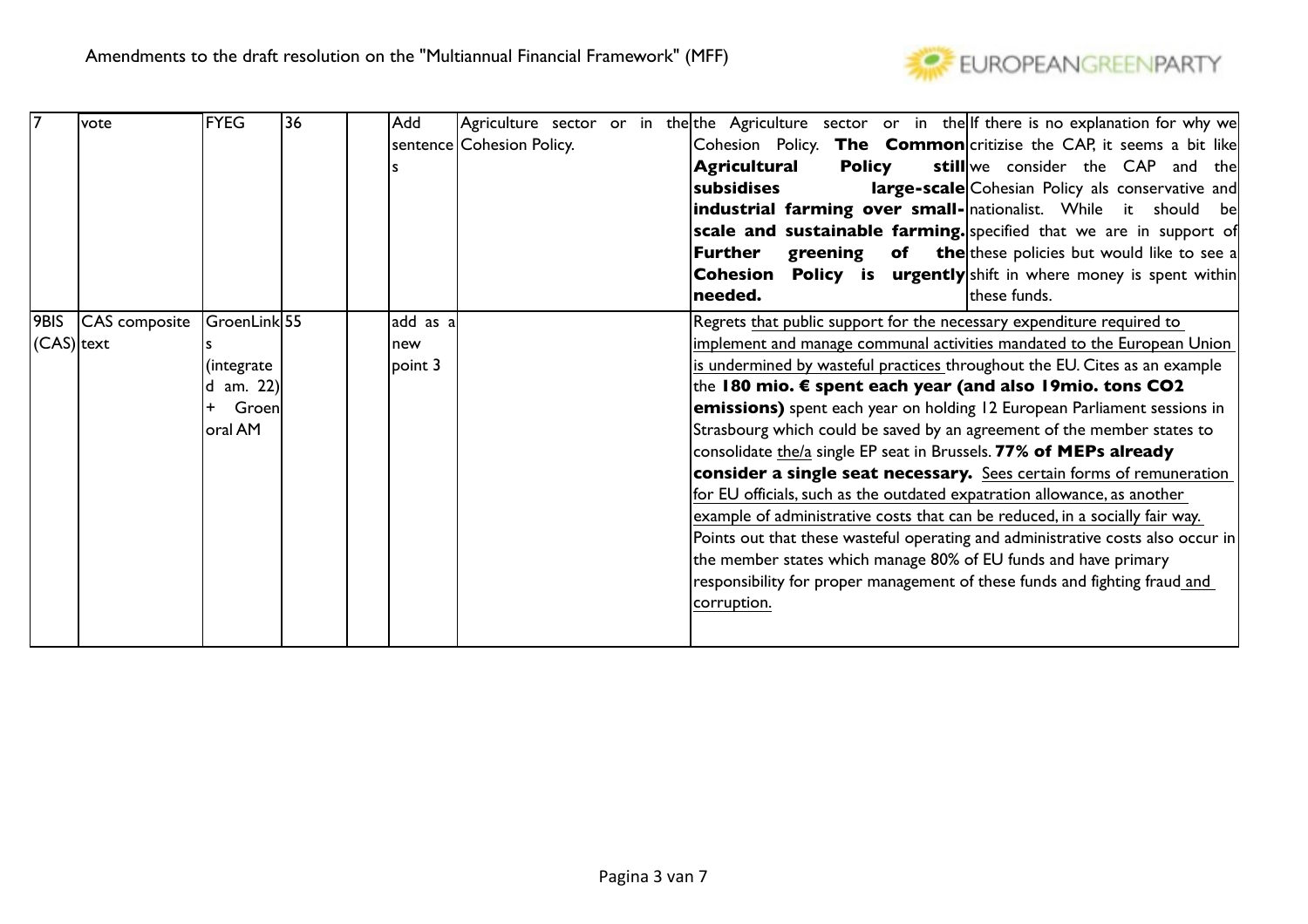

| ۱g              |                                                                                                                     | Die<br>Grünen<br>Austria        | 55                          | ladd<br>as<br>new<br> point 3 <br>additions<br>in bold      |                                                                 | Regrets that there is no clear distinction in public perception between the<br>necessary costs required to implement and manage communal activities<br>mandated to the European Union, and wasteful operating and administrative<br>costs throughout the European Union. Cites as an example the 180 mio. €<br>spent each year (and also 19mio. tons CO2 emissions) on holding 12<br>European Parliamentary sessions in Strasbourg which could be saved by an<br>agreement of the member states to consolidate $a$ single EP seat in Brussels.<br>77% of MEPs already consider a single seat necessary. (remove last<br>sentence at lines 68/69). Points out that these wasteful operating and<br>administrative costs also occur in the member states which manage 80% of<br>EU funds and have primary responsibility for proper management of these<br>funds and fighting fraud. |
|-----------------|---------------------------------------------------------------------------------------------------------------------|---------------------------------|-----------------------------|-------------------------------------------------------------|-----------------------------------------------------------------|------------------------------------------------------------------------------------------------------------------------------------------------------------------------------------------------------------------------------------------------------------------------------------------------------------------------------------------------------------------------------------------------------------------------------------------------------------------------------------------------------------------------------------------------------------------------------------------------------------------------------------------------------------------------------------------------------------------------------------------------------------------------------------------------------------------------------------------------------------------------------------|
| 18              | CAS AM 9 bis to EGP<br>be voted first - if Committe<br>it falls then votele<br>on AM 9, if it falls<br>then on AM 8 |                                 | 55                          | add<br>as<br>new<br> point<br>(and<br>renumbe<br>thereaftel |                                                                 | Regrets that there is no clear distinction in public perception between the necessary<br>costs required to implement and manage communal activities mandated to the<br>European Union, and wasteful operating and administrative costs throughout the<br>European Union. Cites as an example the money spent each year on holding 12<br>European Parliamentary sessions in Strasbourg which could be saved by an agreement<br>of the member states to consolidate the single EP seat in Brussels. (remove last<br>sentence at lines 68/69). Points out that these wasteful operating and administrative<br>costs also occur in the member states which manage 80% of EU funds and have<br>primary responsibility for proper management of these funds and fighting fraud.                                                                                                          |
| $\overline{10}$ | withdrawn, see<br>AM I bis                                                                                          | <b>Die</b><br>Grünen<br>Austria | move up<br>line<br>to<br>13 | add                                                         | sentence this response                                          | in the European Union. As Strictly refuses binding "Treaties on<br>Competitivness"<br>outside<br>EU-<br>community acquis committing all EU-<br>member states to structural reforms<br>(eg privatisation, wage and pension<br>cuts, extension of working hours,<br>interventions into wage setting, cuts in<br>education and health)                                                                                                                                                                                                                                                                                                                                                                                                                                                                                                                                                |
|                 | Cttee withdraws EGP                                                                                                 | <b>Committe</b>                 | 65                          | replace                                                     | <b>Calls</b><br>for<br>$\mathbf{a}$<br>compared to 2013 levels, | substantial Calls for progressive increases of this is a multi-annual process, not a<br>increase of the EU budget the EU budget compared to 2013 one-off increase<br>levels,                                                                                                                                                                                                                                                                                                                                                                                                                                                                                                                                                                                                                                                                                                       |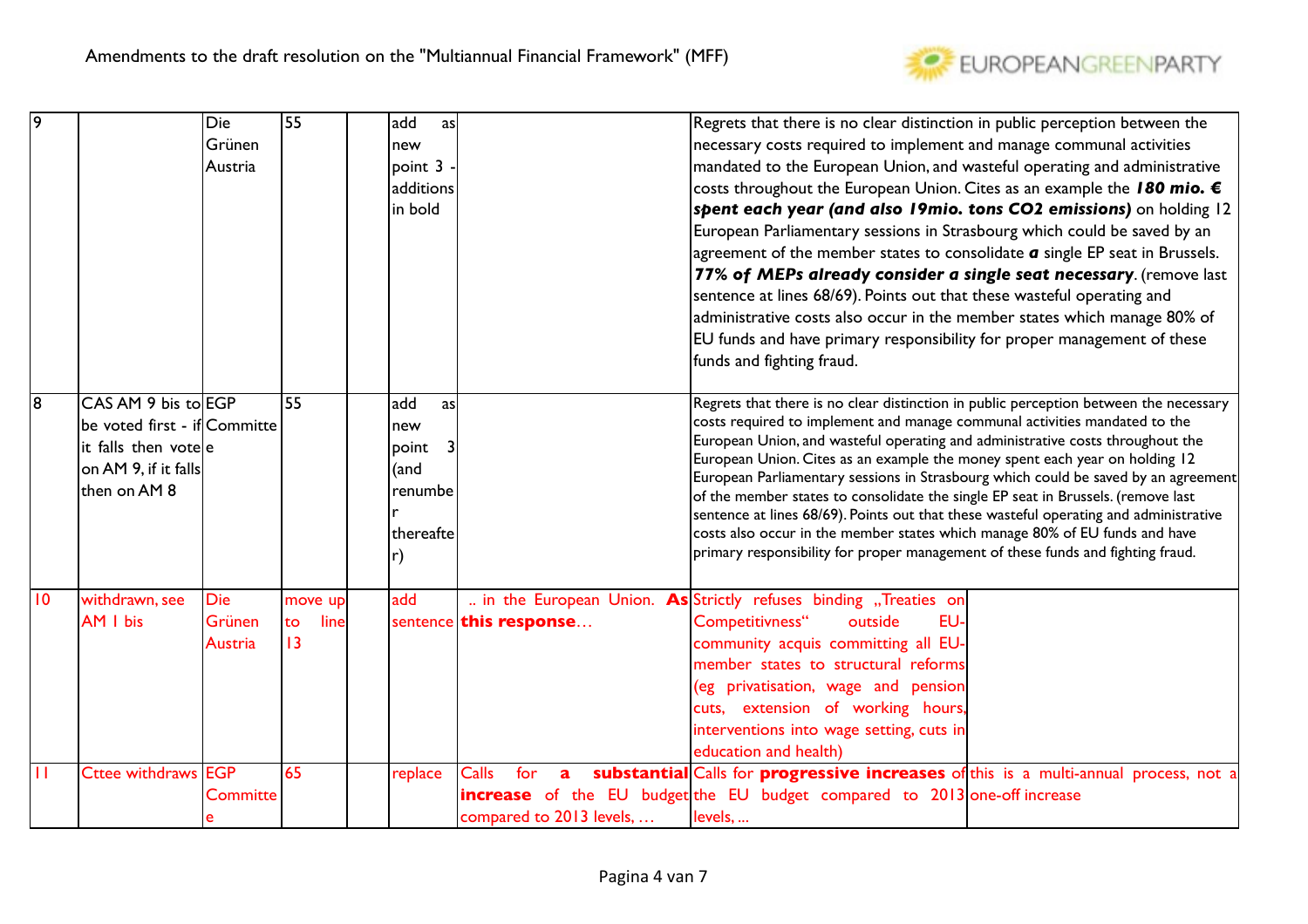

| 13 | CAS vote              | Miljöparti 165<br>let de<br>Gröna               |     | 67 | replace | the EU budget compared to ${\sf the}$<br>future oriented policy sectors | Calls for a substantial increase of <b>Broadly supports the idea that</b> The EU is wasting a lot of its budget,<br><b>EU-budget</b><br>should and spends too much on things that<br>2013 levels, and insists on <b>decrease. But the savings</b> has little added value. The EU has got<br>focusing the increases in the <b>should be made on areas</b> the priorities wrong, and since it is<br><b>where the EU spending is</b> generally less efficient at spending<br><b>wasteful or has little added</b> than the member states the EU-                                                                   |
|----|-----------------------|-------------------------------------------------|-----|----|---------|-------------------------------------------------------------------------|----------------------------------------------------------------------------------------------------------------------------------------------------------------------------------------------------------------------------------------------------------------------------------------------------------------------------------------------------------------------------------------------------------------------------------------------------------------------------------------------------------------------------------------------------------------------------------------------------------------|
|    |                       |                                                 |     |    |         |                                                                         | <b>value, such as agriculture.</b> budget should decrease.<br>With smarter spending it<br>would also be possible to put<br>resources into<br>thel<br>more<br>futureoriented policy sectors                                                                                                                                                                                                                                                                                                                                                                                                                     |
| 15 | 12 & CAS vote         | $ $ GroenLink $ $ 65<br>ls + Finnishl<br>Greens |     | 66 | delete  | "a <b>substantial</b> increase<br>policy sectors"                       | budget Clarifies that the budget increase is<br>"an increase of the EU<br>compared to 2013 levels, focusing on not an end in itself, but aims to<br>future-oriented policy sectors"<br>strengthen future-oriented policies.                                                                                                                                                                                                                                                                                                                                                                                    |
| 14 | <b>CAS</b> third vote | <b>Bündnis</b><br>90/Die<br>Grünen              | 165 |    | replace | future oriented policy sectors                                          | Calls for a substantial increase of Calls for a substantial increase of the<br>the EU budget compared to EU budget compared to 2013 levels,<br>2013 levels, and insists on preserving at least the current<br>focusing the increases in the <b>ratio between the MFF and the</b><br>European<br><b>Gross</b><br><b>National</b><br>Income (GNI); Therefore                                                                                                                                                                                                                                                     |
| 16 | vote                  | Vihreät<br>De Gröna                             | -68 |    | add     | international solidarities.                                             | in the 3 solidarity areas (inter- ) in the 3 solidarity areas (inter- There is a lot of harmfull subsidies<br>generational, intra-European and generational, intra-European<br>and from agriculture to energy that should<br>international solidarities. An option be geared towards environmentaly<br>to increasing the budget is to friendly (or at least neutral) activities.<br><b>shift subsidies that drive the</b> At the same time it would make the<br><b>further</b> need for more new resources for the<br>global<br>warming<br>economy budget smaller.<br>towards<br>green<br>investments instead. |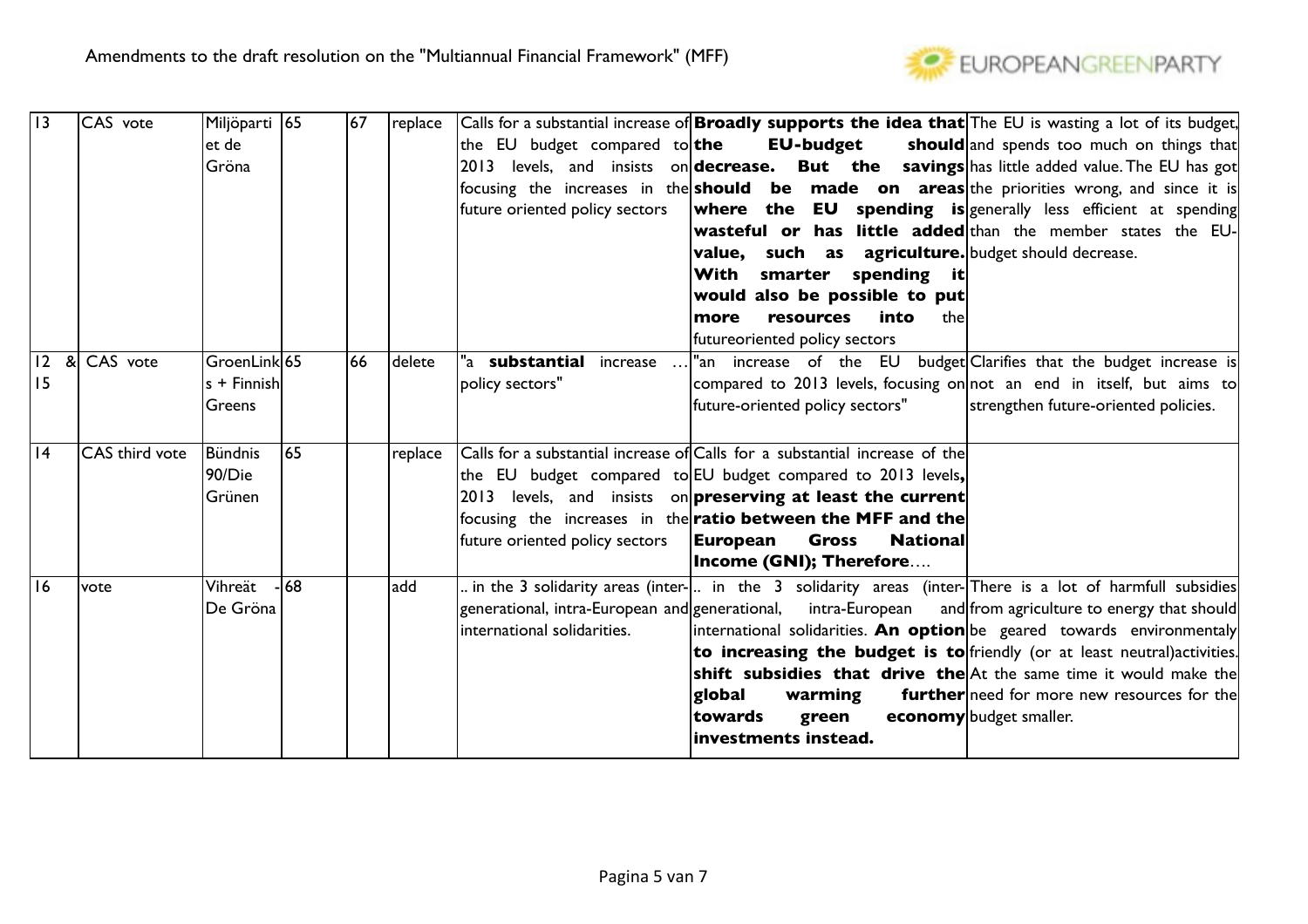

| 29 | CAS<br>replaces Die     |                  | 69 |    | new        |                                                         | - calls for a substantial increase of the |                                         |
|----|-------------------------|------------------|----|----|------------|---------------------------------------------------------|-------------------------------------------|-----------------------------------------|
|    | AM 19 and 29            | <b>Grünen</b>    |    |    | point      |                                                         | European Social Fund in order to          |                                         |
|    |                         | Austria &        |    |    | (renumb    |                                                         | combat unemployment and poverty;          |                                         |
|    |                         | <b>FYEG</b>      |    |    | er after)  |                                                         | stresses that the initiatives to fight    |                                         |
|    |                         |                  |    |    |            |                                                         | unemployment<br>youth<br>must<br>bel      |                                         |
|    |                         |                  |    |    |            |                                                         | strengthened by a substantial increase    |                                         |
|    |                         |                  |    |    |            |                                                         | of budgetary means ( $\epsilon$ 15 to 20  |                                         |
|    |                         |                  |    |    |            |                                                         | billions).                                |                                         |
|    |                         |                  |    |    |            |                                                         |                                           |                                         |
| 9  | withdrawn               | (see FYEG        | 68 |    | add after  |                                                         | Further insists on support for youth      |                                         |
|    | cas 29)                 |                  |    |    | "solidarit |                                                         | fight youth<br>measures<br>and<br>to      |                                         |
|    |                         |                  |    |    | ies)."     |                                                         | unemployment.                             |                                         |
|    |                         |                  |    |    |            |                                                         |                                           |                                         |
| 20 | withdrawn see 9 FYEG    |                  | 68 |    | delete     | Also considers that there are                           |                                           | Might need reformulation to be more     |
|    | bis                     |                  |    |    |            | operating economies which can                           |                                           | comprehensible. (Bc we didn't fully     |
|    |                         |                  |    |    |            | and should be made in the EU                            |                                           | understand, no reformulation attempt    |
|    |                         |                  |    |    |            | budget and which would                                  |                                           | was made)                               |
|    |                         |                  |    |    |            | command<br>public<br>support                            |                                           |                                         |
|    |                         |                  |    |    |            | (Strasbourg).                                           |                                           |                                         |
| 2  | withdrawn see           | 9EGP             | 68 | 69 | delete     | Also considers that there are                           |                                           | Delete this sentence as it is rephrased |
|    | bis                     | <b>Committe</b>  |    |    |            | operating economies which can                           |                                           | in the newly added point 3              |
|    |                         |                  |    |    |            | and should be made in the EU                            |                                           |                                         |
|    |                         |                  |    |    |            | budget and which would                                  |                                           |                                         |
|    |                         |                  |    |    |            | command<br>public<br>support                            |                                           |                                         |
|    |                         |                  |    |    |            | (Strasbourg).                                           |                                           |                                         |
| 22 | withdrawn               | and GroenLink 69 |    |    | add        | "Strasbourg"                                            | "Strasbourg and staff salaries"           | One possible saving measure is          |
|    | integrated<br>$\ln  s $ |                  |    |    |            |                                                         |                                           | phasing out the outdated 'expatriation  |
|    | CAS 9 bis               |                  |    |    |            |                                                         |                                           | allowance' for EU staff, as the Green   |
|    |                         |                  |    |    |            |                                                         |                                           | Group in the European Parliament has    |
|    |                         |                  |    |    |            |                                                         |                                           | proposed. This would<br>certainly       |
|    |                         |                  |    |    |            |                                                         |                                           | command public support.                 |
| 26 | vote                    | <b>FYEG</b>      | 76 |    | replace    | <b>Considers</b><br>$\mathbf{a}$                        | future Strives for an introduction        | of We are in favour of additional own   |
|    |                         |                  |    |    |            | introduction of additional own additional own resources |                                           | resources, so the outcome of this       |
|    |                         |                  |    |    |            | resources                                               |                                           | consideration is already clear for us.  |